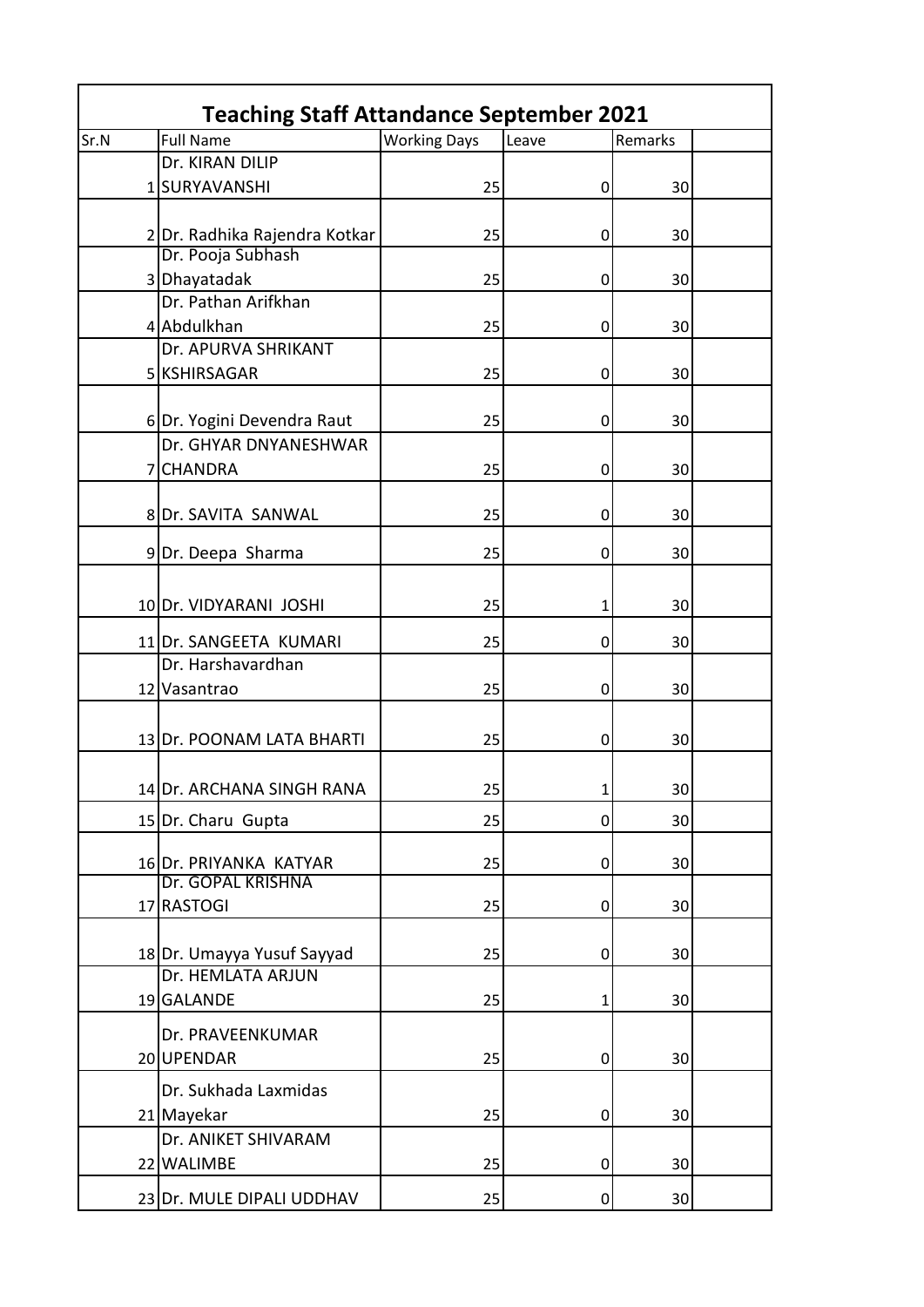| 24 Dr. PARUL CHAUHAN           | 25 | 1 | 30              |  |
|--------------------------------|----|---|-----------------|--|
| 25 Ms. Priyanka Sharma         | 25 | 0 | 30              |  |
|                                |    |   |                 |  |
| 26 Dr. MAHESHWAR               | 25 | 0 | 30              |  |
| 27 Dr. RINKU H DHINDAW         | 25 | 0 | 30              |  |
| 28 Dr. BYOMESH DOBHAL          | 25 | 0 | 30              |  |
| 29 Dr. MANISHA YADAV           | 25 | 0 | 30              |  |
| Dr. ZURUNGE SHRINIWAS          |    |   |                 |  |
| 30 SHIVAJI                     | 25 | 1 | 30 <sup>1</sup> |  |
|                                |    |   |                 |  |
| 31 Dr. Hamid Sikenter Mehikari | 25 | 0 | 30 <sup>2</sup> |  |
| Dr. Apurva Siddheshwar         |    |   |                 |  |
| 32 Disale                      | 25 | 0 | 30              |  |
| Dr. Geetanjali Rohit           |    |   |                 |  |
| 33 Khandekar                   | 25 | 0 | 30              |  |
| 34 Dr. Saurabh Sukhracharya    | 25 | 1 | 30              |  |
| 35 Dr. SUREKHA NARAYAN         | 25 | 0 | 30 <sup>2</sup> |  |
|                                |    |   |                 |  |
| 36 Dr. Neha Subhash Chatne     | 25 | 0 | 30              |  |
| 37 Dr. SURAJ RUBAB SHAIKH      | 25 | 0 | 30              |  |
|                                |    |   |                 |  |
| 38 Dr. Tushar Bharat Gawade    | 25 | 0 | 30              |  |
| Dr. PRANITA PAWAR              |    |   |                 |  |
| 39 MAHENDRA                    | 25 | 0 | 30              |  |
| Dr. RAJU SURESHRAO             |    |   |                 |  |
| 40 MOHITE                      | 25 | 0 | 30              |  |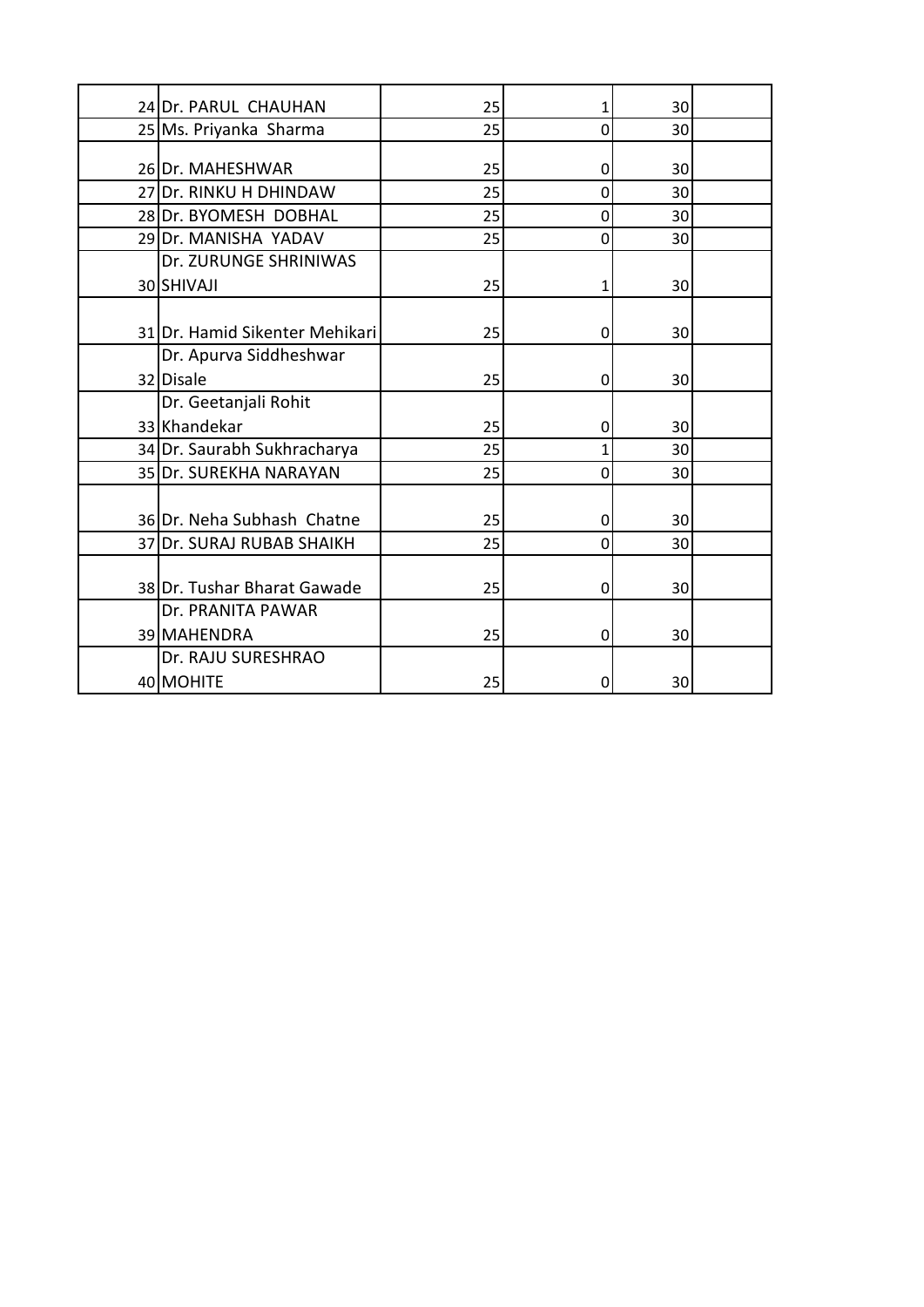| Non Teaching Attendance September 2021 |                  |              |            |              |         |  |
|----------------------------------------|------------------|--------------|------------|--------------|---------|--|
| sr.n                                   | <b>Full Name</b> | Working days | Attendance | leave        | Remarks |  |
| $\mathbf{1}$                           | Mrs. Preeti Kaur | 25           | 25         | 0            | 30      |  |
| $\overline{2}$                         | Mrs. Aasma       | 25           | 25         | 0            | 30      |  |
| 3                                      | Mr. Irfanullah   | 25           | 24         | $\mathbf{1}$ | 30      |  |
| $\overline{a}$                         | Mr. Saved        | 25           | 25         | $\Omega$     | 30      |  |
| 5                                      | Ms. Usha         | 25           | 25         | $\Omega$     | 30      |  |
| 6                                      | Mr. Rahman       | 25           | 24         | $\mathbf{1}$ | 30      |  |
| $\overline{7}$                         | Mr. Dilshad      | 25           | 25         | $\Omega$     | 30      |  |
| 8                                      | Mr. Mudassir     | 25           | 25         | 0            | 30      |  |
| 9                                      | Mr. Naeem        | 25           | 25         | 0            | 30      |  |
| 10                                     | Mr. Junaid       | 25           | 24         | 1            | 30      |  |
| 11                                     | Mr. Mohtram      | 25           | 25         | 0            | 30      |  |
| 12                                     | Mr. Adish        | 25           | 24         | $\mathbf{1}$ | 30      |  |
| 13                                     | Mr. Tabish       | 25           | 25         | 0            | 30      |  |
| 14                                     | Mr. Faisal       | 25           | 24         | $\mathbf{1}$ | 30      |  |
| 15                                     | Mr. Abdullah     | 25           | 25         | $\mathbf 0$  | 30      |  |
| 16                                     | Mr. Afsar Ali    | 25           | 25         | 0            | 30      |  |
| 17                                     | Mr. Nawaaz       | 25           | 25         | $\mathbf 0$  | 30      |  |
| 18                                     | Ms. Adeeba       | 25           | 24         | $\mathbf{1}$ | 30      |  |
| 19                                     | Mr. Moinuddin    | 25           | 25         | $\Omega$     | 30      |  |
| 20                                     | Mr. Sarfaraz     | 25           | 25         | 0            | 30      |  |
| 21                                     | Ms. Mehajabi     | 25           | 24         | $\mathbf 1$  | 30      |  |
| 22                                     | Mr. Iffat        | 25           | 25         | $\Omega$     | 30      |  |
| 23                                     | Mr. Adeed Nawaz  | 25           | 25         | 0            | 30      |  |
| 24                                     | Mr. Mansoor      | 25           | 24         | $\mathbf{1}$ | 30      |  |
| 25                                     | Mrs. Kamlesh     | 25           | 25         | 0            | 30      |  |
| 26                                     | Mr. Ajmal        | 25           | 24         | 1            | 30      |  |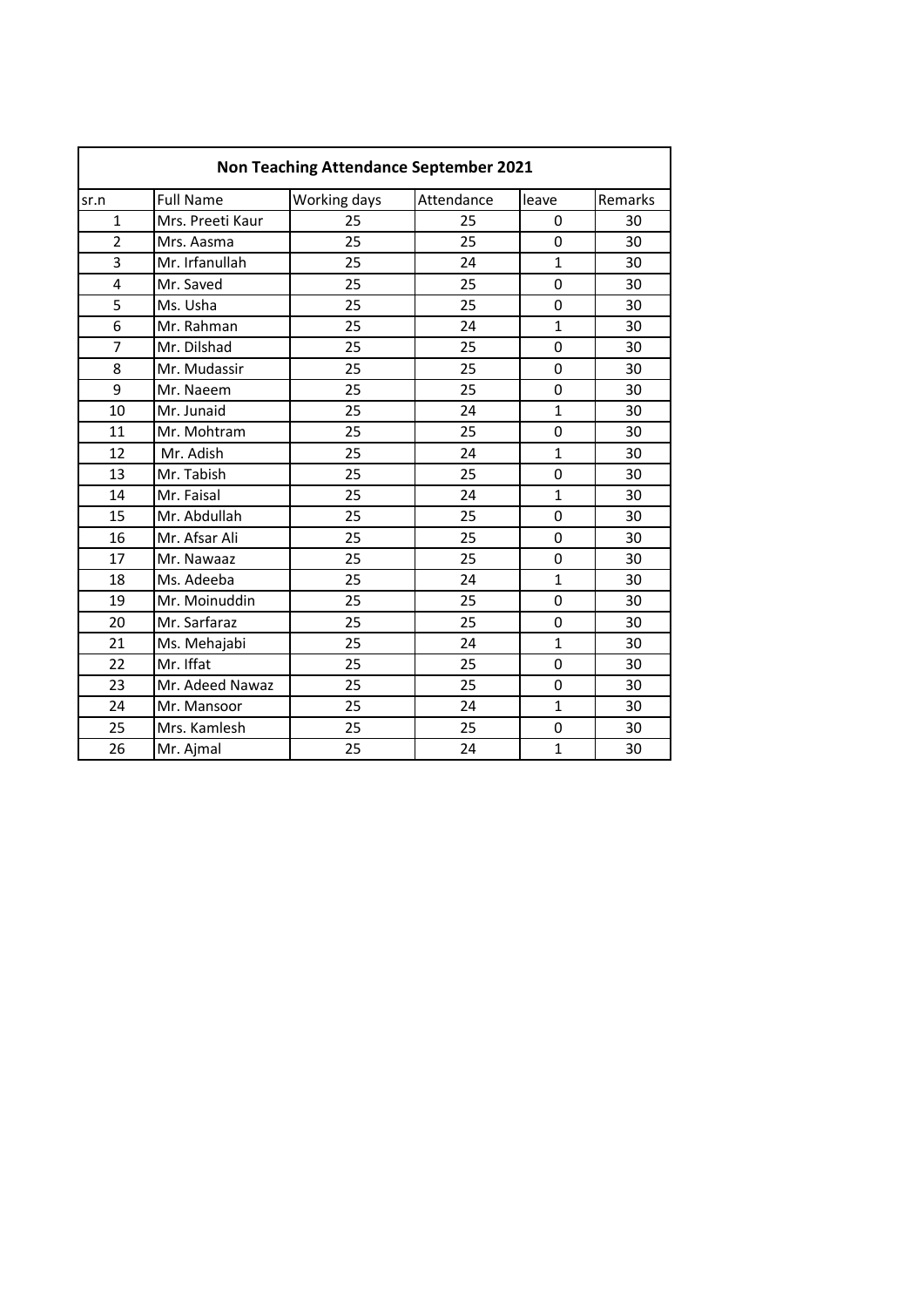## **Hospital Staff Attendance Septmber 2021**

| S.No | <b>Name</b>             | working Days | <b>Attendance</b> | Leave        | <b>Remarks</b> |
|------|-------------------------|--------------|-------------------|--------------|----------------|
|      | 1 Dr. Hamid S. Mevekari | 25           | 24                | $\mathbf{1}$ | 30             |
|      | 2 Dr. Salim Akhtar      | 25           | 24                | $\mathbf{1}$ | 30             |
|      | 3 Dr. Pranita Pawar     | 25           | 24                | $\mathbf{1}$ | 30             |
|      | 4Dr.Maheshwar           | 25           | 24                | $\mathbf{1}$ | 30             |
|      | 5 Dr. Zurunge           | 25           | 24                | $\mathbf{1}$ | 30             |
|      | 6Dr.Mule Dipali         | 25           | 24                | $\mathbf{1}$ | 30             |
|      | 7Dr.Sukhda              | 25           | 24                | $\mathbf{1}$ | 30             |
|      | 8Dr.Neha Chatne         | 25           | 25                | 0            | 30             |
|      | 9Dr.Suraj Rubab         | 25           | 25                | 0            | 30             |
|      | 10 Dr.Geetanjli         | 25           | 24                | 0            | 30             |
|      | 11 Dr.Aniket            | 25           | 25                | 0            | 30             |
|      | 12 Dr. Tanveer Alam     | 25           | 25                | $\pmb{0}$    | 30             |
|      | 13 Dr. Vineet Kumar     | 25           | 25                | 0            | 30             |
|      | 14 Dr. Gulshannawar     | 25           | 25                | $\mathbf 0$  | 30             |
|      | 15 Dr. Pragya           | 25           | 25                | 0            | 30             |
|      | 16 Dr. Shavez Alam      | 25           | 25                | 0            | 30             |
|      | 17 Dr. Shalini          | 25           | 25                | $\pmb{0}$    | 30             |
|      | 18 Dr.Sandeep Rawat     | 25           | 25                | 0            | 30             |
|      | 19 Itisheeri Jain       | 25           | 25                | 0            | 30             |
|      | 20 Neha Kumar           | 25           | 25                | 0            | 30             |
|      | 21 Ankur Chaudhery      | 25           | 25                | 0            | 30             |
|      | 22 Rakhi Sharam         | 25           | 25                | 0            | 30             |
|      | 23 Rupesh Negi          | 25           | 24                | $\mathbf 0$  | 30             |
|      | 24 Meharunisha          | 25           | 25                | 0            | 30             |
|      | 25 Nazia                | 25           | 25                | 0            | 30             |
|      | 26 Sadhana              | 25           | 25                | 0            | 30             |
|      | 27 Salman               | 25           | 25                | $\pmb{0}$    | 30             |
|      | 28 Mohit                | 25           | 25                | 0            | 30             |
|      | 29 Ahtashamul           | 25           | 25                | 0            | 30             |
|      | 30 Bhagwan              | 25           | 25                | $\pmb{0}$    | 30             |
|      | 31 Rashid               | 25           | 25                | 0            | 30             |
|      | 32 Sushila              | 25           | 25                | 0            | 30             |
|      | 33 Fozan                | 25           | 25                | $\pmb{0}$    | 30             |
|      | 34 Mohd Sahil           | 25           | 25                | 0            | 30             |
|      | 35 Mrs. Neha Chauhan    | 25           | 25                | 0            | 30             |
|      | 36 Dr. Binyamin Ansari  | 25           | 18                | 0            | 18             |
|      | 37 Dr. Parvez Ahmad     | 25           | 17                | 0            | 17             |
|      | 38 Dr. Rachana Rastogi  | 25           | 17                | $\pmb{0}$    | 17             |
|      | 39 Dr. A.K Nag          | 25           | 18                | 0            | 18             |
|      | 40 Dr.A.K Bhel          | 25           | 17                | 0            | 17             |
|      | 41 Dr. Unsha Parveen    | 25           | 15                | 0            | 15             |
|      | 42 Dr. Mohd Mohsin      | 25           | 14                | 0            | 14             |
|      | 43 Dr.Chanchal          | 25           | 18                | $\pmb{0}$    | 18             |